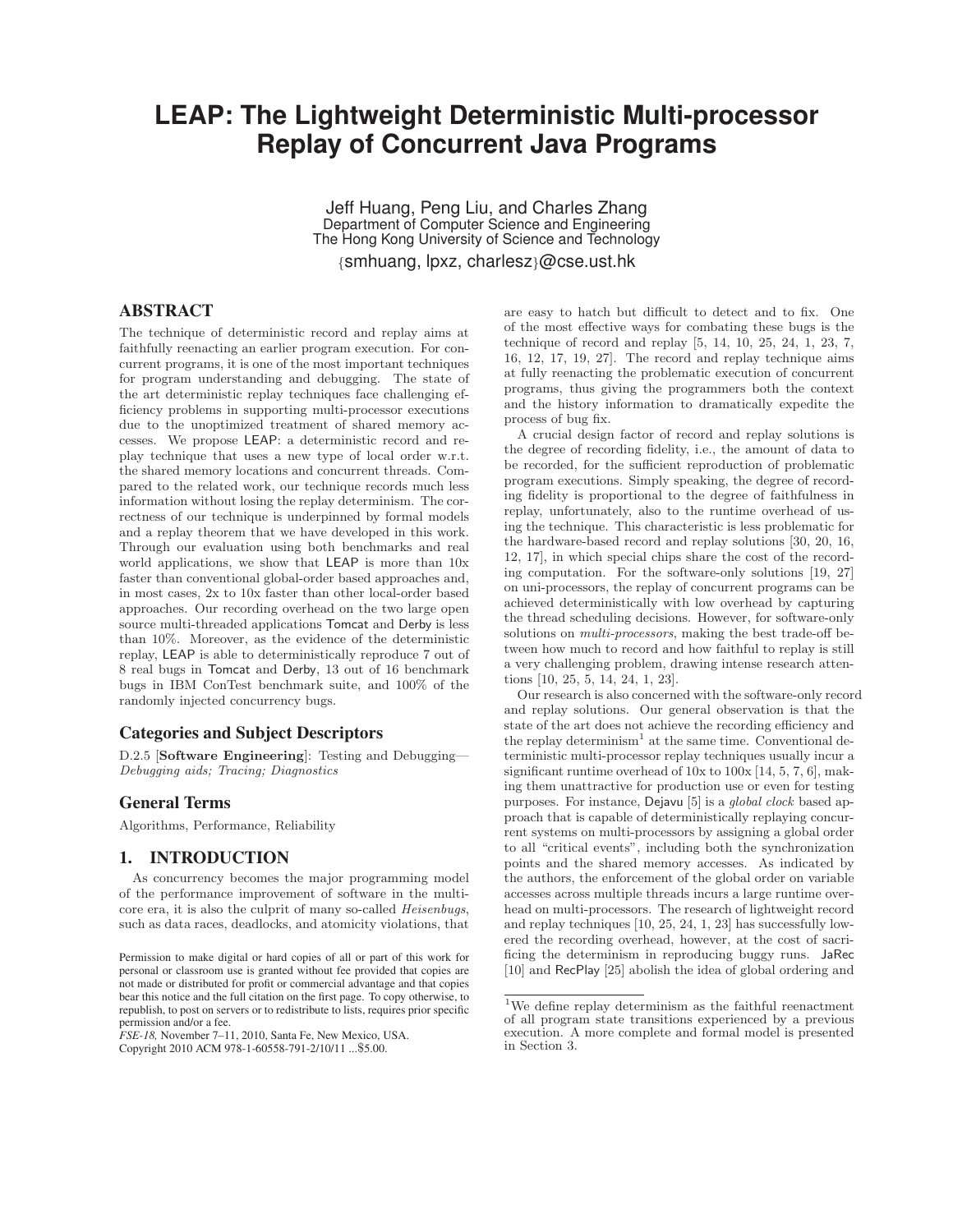use Lamport clock [13] to maintain partial thread access orders w.r.t. only the monitor entry and exit events, thus, making the recording process lightweight. However, without tracking the shared memory accesses, their approaches cannot deterministically reproduce problematic runs for the fact that a large majority of shared memory accesses are not synchronized, either due to programming errors or because they are harmless [21].

As also pointed out in [26], to deterministically replay a concurrent system on multi-processors, it is necessary to record the thread access orders of the shared memory locations, a method commonly believed to be too expensive to be practical [10, 25, 24, 1, 23]. In this paper, we demonstrate that it is possible to achieve efficiency in this approach by observing that, given the same program input, it is sufficient to deterministically replay the program execution by recording partial thread access information local to the individual shared variables. Based on this observation, we have designed and implemented LEAP, a replay tool that addresses both the recording efficiency and the replay determinism. The replay determinism is underpinned by a semantic model and formal theorems. To achieve efficiency, we use a fieldbased approach to statically identify shared variables, thus, avoiding the cost of runtime identification. In addition, we make extensive use of static analysis to provide a close approximation of the necessary program locations that need to be monitored and, thus, to prune away a large percentage of otherwise redundant recording operations.

The idea of the local-order based recording can be rooted back to InstantReplay [14], which enables the deterministic replay by recording the access history of all the shared objects w.r.t. a particular thread. This technique does not suit our design objectives of being both deterministic and efficient. First, InstantReplay requires the unique identification of shared objects dynamically, a task hard to be efficiently and correctly implemented in practice. Second, InstantReplay uses a complex computation model based on the CREW protocol, making the recording process very costly. Third, there are important soundness issues with the local-order based approaches that must be formally proved. Another local-order based approach is the use of Lamport clock that tracks the partial order of critical events that each thread sees [10, 25]. Our technique tracks the order of thread accesses that each shared variable sees, which is operationally simpler than the use of Lamport clock.

We evaluate the runtime performance of LEAP by comparing to the related techniques including the use of global clock, InstantReplay, and Lamport clock. Our micro-benchmark shows that LEAP is more than 10x faster than the global clock based approach, more than 5x faster than InstantReplay, and at least 2x faster than the use of Lamport clock. On real world large open source multi-threaded applications such as Tomcat and Derby, LEAP is 5x to 10x faster than the related approaches, measured by third-party benchmarks. The average runtime overhead of LEAP is less than 10% on Tomcat and Derby. Moreover, as the evidence of the replay correctness, LEAP is able to deterministically reproduce 7 out of 8 real concurrency bugs in Tomcat and Derby, 13 out of 16 benchmark bugs in IBM ConTest benchmark suite [8], and 100% of the randomly injected concurrency bugs.

In summary, this paper makes the following contributions: 1. We present a new local-order based deterministic and efficient record and replay technique, LEAP. We provide a



formal model of the concurrent program execution and use it to prove the soundness of our technique.

2. We describe the implementation of LEAP that uses static analysis and bytecode instrumentation to transparently provide the capability of the deterministic replay for Java programs without any user intervention.

3. We evaluate LEAP by first quantifying its differences compared to the state of the art recording techniques, including global clock, InstantReplay and Lamport clock. We then conduct thorough experiments to evaluate the correctness of LEAP by reproducing real and randomly injected bugs, using popular and computation-intensive concurrent applications.

The rest of the paper is organized as follows: Section 2 presents the technical details of LEAP; Section 3 presents the semantic model and proofs; Section 4 describes the implementation of LEAP; Section 5 evaluates LEAP; Section 6 reviews related work and Section 7 summarizes this paper.

# 2. LEAP: LOCAL-ORDER BASED DETER-MINISTIC REPLAY

LEAP provides a general technique for the deterministic replay of concurrent programs on multi-processors. The main idea of LEAP is that each shared variable tracks the order of thread accesses it sees during execution. In this section, we present the core techniques of LEAP.

## 2.1 LEAP overview

We first use a simple example to show the main technique of LEAP and draw its differences as compared to the conventional global-order based approach to the deterministic replay. In Figure 1, we show a race condition that triggers an ERROR at line 4 following the interleaved execution order <1,5,2,6,7,3,4>. The global-order based approaches record this schedule and use it to re-execute the program at the cost of 7 global synchronization operations. Our observation is that thread accesses to different shared variables need not to be tracked together. Instead of enforcing a global order, we claim that it is sufficient to record the thread access order that each shared variable sees. In our example, instead of the global order vector, we use two **access vectors** (x.vec and y.vec) for the shared variables x and y and record  $\langle t1, t2, t1 \rangle$  and  $\langle t2, t1, t2 \rangle$  respectively. We require zero global synchronization operations and two groups of local synchronization operations executed in parallel. During replay, we associate x and y with conditional variables to enforce the access order of threads be identical to what is recorded in their respective access vectors.

Although our technique can be easily illustrated, to ensure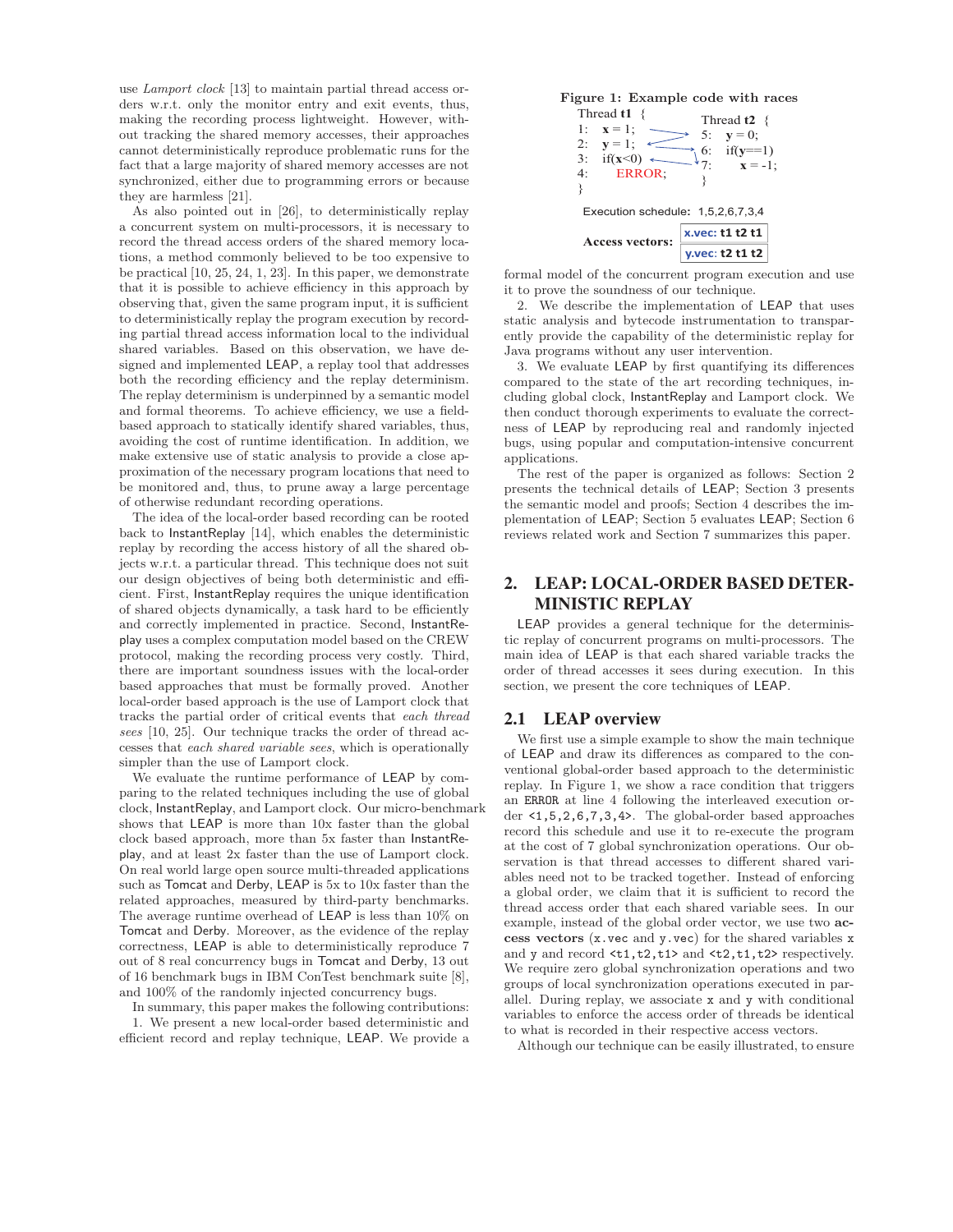determinism and efficiency, there are many tough challenges that we must tackle:

1. Static shared variable localization. How to effectively locate shared variables statically? What will happen if we miss some shared variables, or some local variables are mistakenly recognized to be shared?

2. Consistent shared variable and thread identification across runs. How to match the identities of shared variables and of threads between the recording run and the replay run? For example, the deterministic replay would fail if the shared variable x at record is incorrectly recognized as y at replay, or the thread t1 is mistakenly recognized as t2.

3. Non-unique global order. Keen readers may point out that, by only recording the thread access orders each variable sees, LEAP will permit a global thread schedule that is different from the recording run. For instance, in our example, LEAP also permits the global order <5,1,2,6,7,3,4>. Will this affect the faithfulness of the replay?

In the rest of the section, we focus on discussing the first two issues. The soundness of our approach associated with the third issue is fundamental to our technique. In Section 3, we provide a formal semantic model and proofs to show this phenomenon does not affect the faithfulness of the replay.

#### 2.2 Locating shared variable accesses

Precisely locating shared variables is generally undecidable [4]. We therefore compute a complete over-approximation using a static escape analysis in the  $Soot<sup>2</sup>$  framework called ThreadLocalObjectAnalysis [11]. ThreadLocalObject-Analysis provides on demand answers to whether a variable can be accessed by multiple threads simultaneously or not. However, there are a few important issues with this analysis. First, static analysis is inherently conservative, as local variables might be reported as shared. We show in Section 3 (Corollary 1) that this type of conservativeness does not affect the correctness of the deterministic replay. Second, ThreadLocalObjectAnalysis does not distinguish between read and write accesses. For shared immutable variables, of which the values never change after initialization, we do not need to address them for they cannot cause nondeterminism. Third, we discover that static variables are all conservatively reported as escaped in ThreadLocalObject-Analysis. Since the static variables might also be accessed only by one thread, we wish them to be analyzed in the same way as the instance variables, in order to obtain a more precise result. Thus, we make two enhancements to the ThreadLocalObjectAnalysis: 1. we further refine the analysis results of ThreadLocalObjectAnalysis so that we do not record accesses to shared immutable variables; 2. we modify ThreadLocalObjectAnalysis to treat static variables in the same way as instance variables.

#### 2.3 Field-based shared variable identification

For Java programs, since the standard JVMs do not support the consistent object identification across runs, we cannot use the default object hash-code. We use a static fieldbased shared variable identification scheme, applied to the following three categories of variables, which are collectively referred to as the shared program elements (SPE): 1. variables that serve as monitors; 2. class variables; 3. thread escaped instance variables. These SPEs include both Java

#### **Figure 2: The instrumentation of SPE accesses**



monitors and shared field variables that may cause nondeterminism. SPEs are uniquely named as follows: for category 1, it is the name of the declaring type of the object variable; for category 2 and 3, it is the variable name, combined with the name of the class, in which the variable is declared.

After obtaining all the SPEs in the program, LEAP assigns offline to each SPE a numerical index as its runtime identifier. For example, in Figure 2, suppose the two field variable balance1 and balance2 of the Account class are identified as shared, they are mapped to the numerical IDs 1 and 2.

The static field-based shared variable identification remains consistent across runs and does not incur runtime overhead. Moreover, compared to the object level identification approaches [14], this approach is more fine-grained as different fields of the same object are mapped to different indices. Consequently, accesses to different fields of the same object do not need to be serialized at the runtime.

There are a few issues with our field-based shared variable identification. First, our approach does not statically distinguish between different instances of the same type. As a result, accesses to the same shared field variable of different instances of the same type would be serialized and recorded into the same access vector. For this concern, we formally prove in Section 3 (Corollary 2) that the deterministic replay is also guaranteed, if the thread accesses to different shared variables are recorded globally into a single access vector. Second, we cannot uniquely identify scalar variables that are alias to shared array variables. To deal with this issue, we perform an alias analysis for all of the scalar array variables in the program and represent all the aliases with the same SPE, ignoring the indexing operations. This treatment guarantees that the nondeterminism caused by array aliases can be correctly tracked, however, at the cost of reducing the degree of concurrency. Fortunately, in our experiment, we find very few such cases in large Java multi-threaded applications. A good object-oriented program rarely manipulates shared array data directly, so they are rarely escaped.

#### 2.4 Unique thread identification

Since the thread identity is the only information recorded into the access vectors, we must make sure that a thread at

<sup>2</sup>http://www.sable.mcgill.ca/soot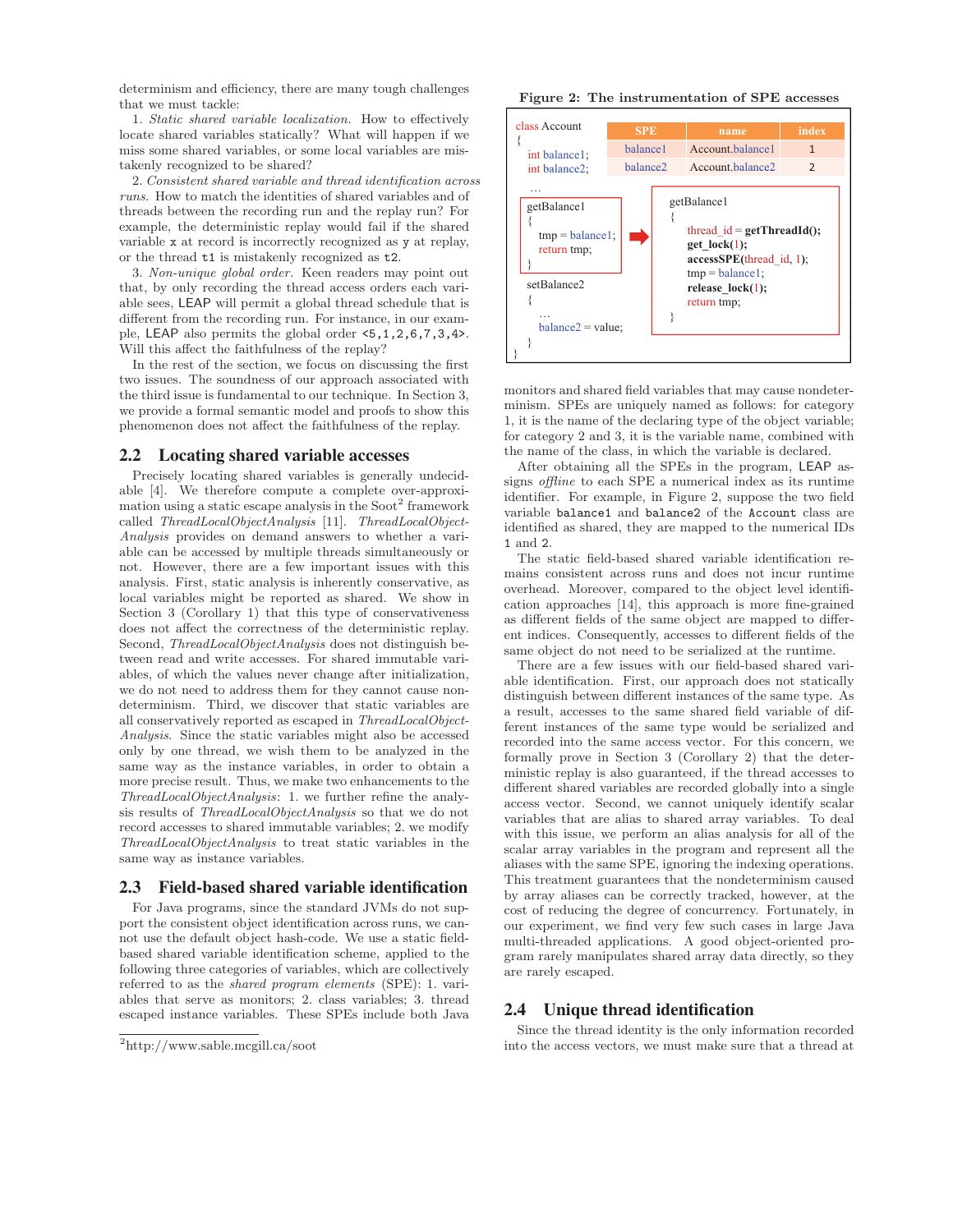the recording phase is correctly recognized during replay. A naive way is to keep a mapping between the thread name and the thread ID during recording and use the same mapping for replay. However, different parent threads can race with each other on creating their child threads. Therefore, the thread ID assignment is not fixed across runs.

To address this problem, LEAP introduces additional synchronization operations at the thread creation time to ensure the same thread creation order across the recording run and the replay run. More specifically, LEAP maintains a list that records the IDs of the parent threads in the global order of their thread creation operations. The list is used to direct the thread creation order at replay.

#### 2.5 Handling early replay termination

Our local-order based approach permits different global schedules for threads that do not affect each other's program states. One caveat of this approach is that it gives rise to the possibility of early termination: a program crash action, compared to the original one, might be performed "earlier" in the replay execution, thus, making the replayed run not fully identical to the recording run in terms of its behavior. To faithfully replay all the thread execution actions, we ensure that every thread in the replay execution performs the same number of SPE accesses as it does in the recording execution. Consequently, we guarantee that the replay execution does not terminate until all the recorded actions in the original execution are performed, thus making the final state of the replayed execution the same as that of the original one.

## 3. A THEOREM OF LOCAL ORDERING

In this section we formally prove the soundness of our local-order based approach for the deterministic replay of shared memory races. We also use two corollaries to show the soundness the field-based shared variable identification approach and the soundness of using an unsound but complete static escape analysis for the deterministic replay.

#### 3.1 Modeling concurrent program execution

To provide a basis for our proof, we first define the execution semantics of concurrent programs in a style similar to [9]. We consider a program comprised of a set of concurrently executing threads  $\mathbb{T} = \{t_1, t_2, ...\}$ , communicating through a global store  $\sigma$ . The global store consists of a set of variables  $\mathbb{S} = \{s_1, s_2, ...\}$  that are shared among threads, and we use  $\sigma[s]$  to denote the value of the shared variable s on the global store. Each thread has also its own local store  $\pi$ , consisting of the local variables and the program counter to the thread. Each thread executes by performing a sequence of actions on the global store and its own local store. Each action  $\alpha$  is a single indivisible access<sup>3</sup> on a single variable. We use  $\Gamma(\alpha)$  to denote the owner thread of action  $\alpha$  and  $var(\alpha)$  the variable accessed by  $\alpha$ . If  $var(\alpha)$ is a shared variable, we call  $\alpha$  a *global action*, otherwise it is a *local action*. The program state is defined as  $\Sigma = (\sigma, \Pi)$ , where  $\sigma$  is the global store and  $\Pi$  is a mapping from thread identifiers  $t_i$  to the local store  $\pi_i$  of each thread.

The program execution is modeled as a sequence of transitions defined over the program state Σ. Let  $\alpha^k$  be the  $k^{th}$  action in the global order of the program execution and  $\Sigma^{k-1}$  be the program state just before  $\alpha^k$  is performed  $(\Sigma^0$ is the initial state), the state transition sequence is:

$$
\Sigma^0 \xrightarrow{\alpha^1} \Sigma^1 \xrightarrow{\alpha^2} \Sigma^2 \xrightarrow{\alpha^3} \dots
$$

Given a concurrent system described above, we next formally define the execution semantics of action  $\alpha$ . To give a precise definition, we first introduce some additional notations similar to [9]:

- $\sigma[s := v]$  is identical to  $\sigma$  except that it maps the variable  $s$  to the value  $v$ .
- $\Pi[t_i := \pi_i]$  is identical to  $\Pi$  except that it maps the thread identifier  $t_i$  to  $\pi_i$ .

Let the relation  $\sigma \stackrel{\alpha}{\rightarrow} \sigma'$  models the effect of performing an action  $\alpha$  on the global store  $\sigma$ , and  $\pi \stackrel{\alpha}{\rightarrow} \pi'$  models the effect of performing  $\alpha$  on the local store  $\pi$ . The execution semantics of performing  $\alpha$  are defined as:

$$
\frac{var(\alpha) \notin \mathbb{S} \qquad \Gamma(\alpha) = t_i \qquad \pi_i \xrightarrow{\alpha} \pi'_i}{(\sigma, \Pi) \xrightarrow{\alpha} (\sigma, \Pi[t_i := \pi'_i])}
$$

$$
\frac{var(\alpha) = s \in \mathbb{S} \quad \Gamma(\alpha) = t_i \quad \pi_i \xrightarrow{\alpha} \pi'_i \quad \sigma[s] \xrightarrow{\alpha} \sigma'[s]}{(\sigma, \Pi) \xrightarrow{\alpha} (\sigma[s := \sigma'[s]], \Pi[t_i := \pi'_i])}
$$

These semantics simply take different kinds of actions into consideration. The first case means that when a local action is performed by a thread, only the local store of the thread is changed to a new state determined by its current state. The global store and the local stores of other threads remain the same. The second case means that when a global action is performed by a thread  $t_i$  on the shared variable  $s$ , only  $s$ and  $\pi_i$  are changed to new states. The states of other shared variables on the global store as well as the local stores of other threads remain the same. Also, consider the action sequence local to each thread, since the program counter is included in the local store, the next action of  $t_i$  should be determined by  $t_i$ 's current local store  $\pi_i$ .

The execution semantics defined above conform to a general concurrent execution model with deterministic input. Although dynamic thread creation and dynamic shared variable creation are not explicitly supported by the semantics, they can be modeled within the semantics in a straightforward way [9].

#### 3.2 Equivalence of execution schedules

The action sequence  $\langle \alpha^k \rangle$  of a program execution is called an *execution schedule* denoted by  $\delta$ . Suppose there is an execution schedule  $\delta$  of size N that drives the program state to  $\Sigma^N$ , our goal is to have another execution schedule  $\delta'$  that is able to produce the same program state as  $\Sigma^N$ . Obviously, this can be achieved if  $\delta' = \delta$  holds. However, this is too strong a condition. We show a relaxed and sufficient condition based on the access vectors of all the shared variables. To state precisely, let  $\delta_s$  be the sequence of actions w.r.t. s projected from  $\delta$ ,  $\tau_s$  be the sequence of thread identifiers picked out from  $\delta_s$ , and  $\tau$  be the mapping from s to  $\tau_s$  for  $\forall s \in \mathbb{S}$  ( $\tau$  is the access vectors of all the shared variables), we prove:

 $\overline{3}$ The access could be a read, a write, a lock acquisition, a lock release, a message sending or a message receiving [22]. Nevertheless, in our setting, we do not necessarily need to distinguish between different access types.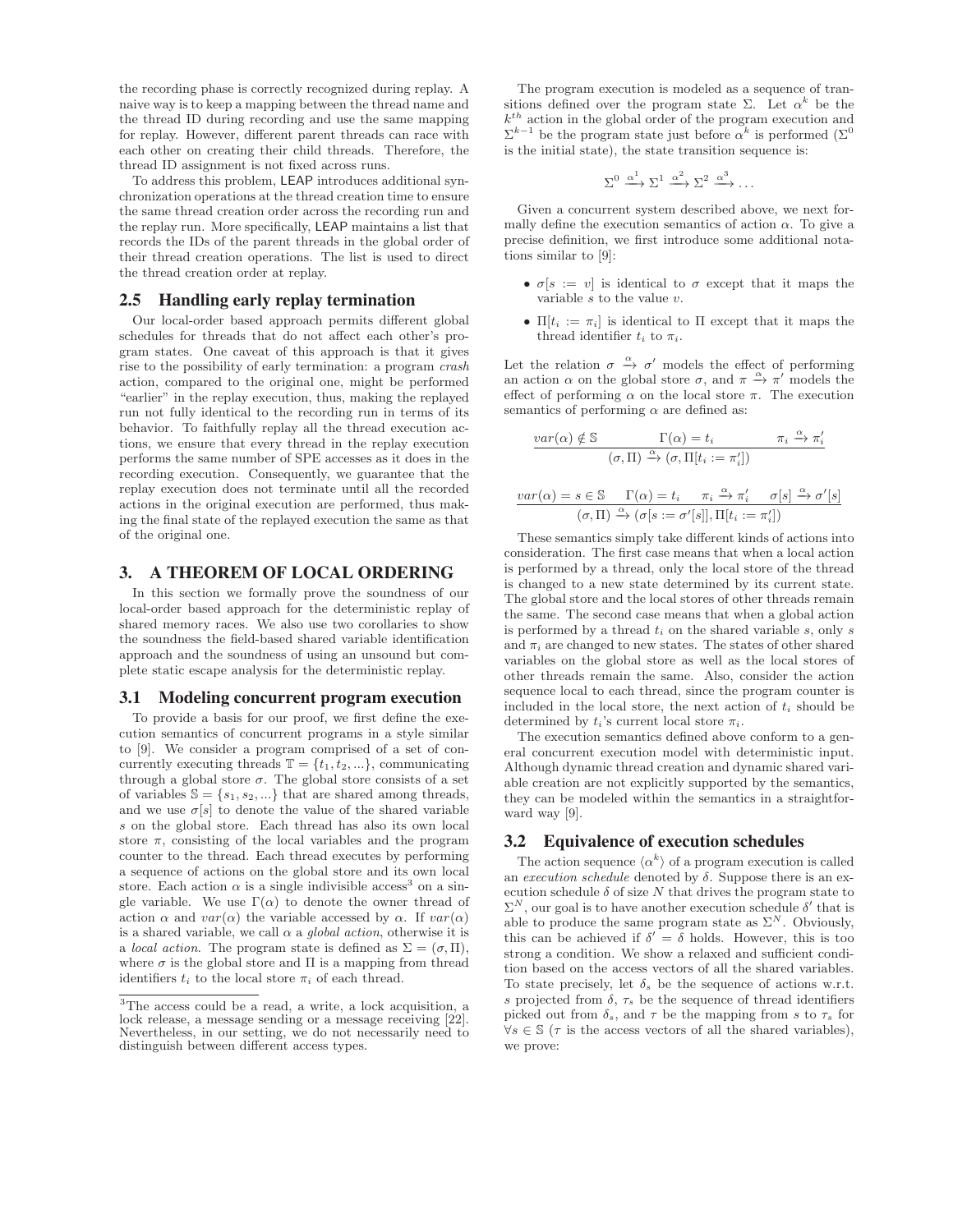**Theorem** 1. Under the execution semantics defined in Section 3.1, two execution schedules  $\delta$  and  $\delta'$  of the same concurrent program have the same final state  $\Sigma^N = \Sigma'^N$  if  $\Sigma^0 = \Sigma^{\prime 0} \wedge \tau = \tau'.$ 

The core of the proof is to prove the following lemma:

**Lemma** 1. For any action  $\alpha'^k$  ( $k \leq N$ ) in the replay execution  $\delta'$ , suppose it is the p<sup>th</sup> action on a shared variable s, then  $\alpha'^k$  is equal to the  $p^{th}$  action on s in the original execution δ.

For two actions to be equal here, they need to read and write the same values, not just do the same operation on the same shared variable. Next, we first define a notion of "happened-before", and then we prove Lemma 1 using this notion.

Consider the "happened-before" order of the original execution. The "happened-before" relation is defined as follows:

- (a) if action  $\alpha_i$  immediately preceded action  $\alpha_j$  in the same thread, then  $\alpha_i$  happened-before  $\alpha_i$ ;
- (b) if action  $\alpha_i$  and action  $\alpha_j$  by different threads are consecutive actions on a shared variable s, without any intervening actions on s, then  $\alpha_i$  happened-before  $\alpha_j$ ;
- (c) "happened-before" is reflexive and transitive.

More accurately, rules (a) and (b) define "happened-immediately-before" and "happened-before" is the reflexive transitive closure of "happened-immediately-before".

PROOF. Let's say the "happened-before" tree of an action is the tree of all the actions that "happened-before" it, we next prove Lemma 1 by induction on the depth of the "happened-before" tree.

**Base case**: Consider an action on the shared variable s, with a "happened-before" tree of depth 1. This means that the current action does not depend on anything that happened-before it involving shared variables. Because the first action on a shared variable is performed by the same thread in both the original and the replay execution, and because that thread is deterministic, the replay action should be identical to the one in the original execution.

**Induction**: Now assuming that Lemma 1 holds for all actions with happened-before depth  $\leq n$ , we prove it for  $n+$ 1. Consider an action  $\alpha_i$  on a shared variable s, where  $\alpha_i$  has a tree of happened-before depth  $n+1$ . Let's say  $\alpha_i$  is the  $p^{th}$ action on s. The  $(p-1)^{th}$  action on s has a lower happenedbefore depth so it is an equal action in both the original and the replay execution. Additionally, every action  $\alpha_i$  that "happened-immediately-before"  $\alpha_i$  has a happened-before tree of depth  $n$ , therefore it is equal to a similarly numbered action in the original execution (i.e., if  $\alpha_j$  is the  $k^{th}$  action on a shared variable v, then  $\alpha_j$  is equal to the  $k^{th}$  action on v in the original execution). Now action  $\alpha_i$  only depends on all the  $\alpha_j$  actions. So, since our approach enforces that the  $p^{th}$  action on s is performed by the same thread in both executions, and since the thread is deterministic and every value that  $\alpha_i$  can depend on has to be equal to each other, it follows that action  $\alpha_i$  is also equal in the original and replay executions.

Lemma 1 is proved. If we apply Lemma 1 to the last action  $\alpha'^N$  in the replay execution, we can get  $\Sigma'^N = \Sigma^N$ . Thus, Theorem 1 is proved.  $\Box$ 

With Theorem 1, we have proved the soundness of localorder based approaches for the deterministic replay that is able to reach the same program state as the original execution, by only recording the access vectors for all the shared variables.

While  $\tau = \tau'$  is a rather relaxed condition, we can surely add more information that also guarantees the deterministic replay. For example, if the local variable accesses are recorded, the deterministic replay is still guaranteed as long as we do not miss any shared variable accesses. Following we derive two corollaries:

COROLLARY 1. The deterministic replay holds as long as  $\tau$  =  $\tau'$ , regardless of whether accesses to local variables are recorded or not.

COROLLARY 2. Recording different shared variable accesses into a single access vector does not affect the correctness of the deterministic replay.

As noted in Section 2.2, the static escape analysis is conservative such that local variables might be mistakenly categorized as shared. Corollary 1 ensures that this conservativeness does not affect the correctness of the deterministic replay as long as all the shared variables are correctly identified. Corollary 2 is easy to understand as the thread access orders on different shared variables can be considered as a global order on a single variable abstracted from these shared variables. To be more clear, assuming all thread accesses are recorded into a global access vector, it is a global order of the execution schedule and the determinism must hold. As noted in Section 2.3, Corollary 2 ensures the soundness of our field-based shared variable identification.

#### 4. LEAP IMPLEMENTATION

We have implemented **LEAP** using the Soot<sup>2</sup> framework. Figure 3 shows the overview of the LEAP infrastructure, consisting of the transformer, the recorder, and the replayer. The transformer takes the bytecode of an arbitrary Java program and produces two versions: the record version and the replay version. Started by a record driver, LEAP collects the access vector for each SPE during the execution of the record version. When the recording stops, LEAP saves both the access vectors and the thread creation order information

**Figure 3: The overview of LEAP infrastructure**

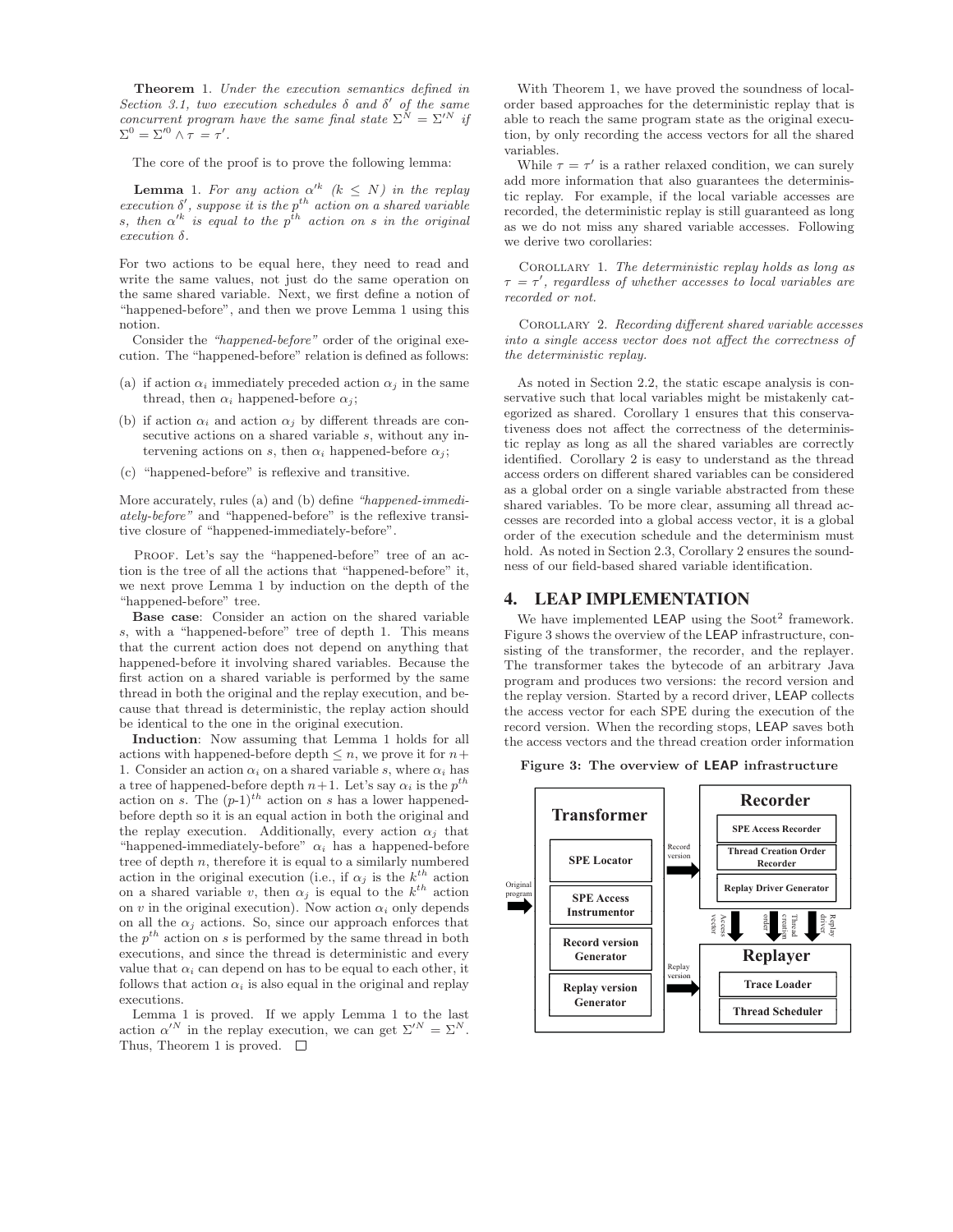and generates a replay driver. To replay, the LEAP replayer uses the generated replay driver as the entry point to run the replay version of the program, together with recorded information. The replayer takes control of the thread scheduling to enforce the correct execution order of the threads w.r.t. the SPEs. We now introduce each of the components in turn.

## 4.1 The LEAP transformer

The LEAP transformer performs the instrumentation on Jimple, an intermediate representation of Java bytecode in the three-address form. For the record version, after locating all the SPEs in the program, the transformer visits each Jimple statement and performs the following tasks:

**Instrumenting SPE accesses** If the SPE is not a Java monitor object, we insert a LEAP monitoring API invocation before the Jimple statement to collect both the thread ID and the numeric SPE ID. Both the API call and the SPE access are wrapped by a lock specific to the accessed SPE to ensure we collect the right thread accessing order seen by the SPE. If the SPE is a Java monitor object, we insert the monitoring API call after the monitorentry and before the monitorexit instructions. The API call is also inserted before notify/notifyAll/thread start operations and after wait/thread join operations. Figure 2 shows a source-code equivalent view of the instrumentation on the read/write accesses to the shared field variables. The box on the left shows the original method getBalance1, inside of which the shared variable balance1 is read. The box on the right shows the transformed version of getBalance1. For multiple shared variable accesses in a method, the thread ID needs only to be obtained once. Also, to remove the unnecessary recording overhead, we do not need to instrument the SPEs that are always protected by the same monitor.

**Instrumenting thread initialization** To capture the thread identity information, as described in Section 2.4, the transformer inserts the instrumentation code inside the Thread constructor to synchronize and to collect the thread creation order.

**Instrumenting recording end points** To enable the deterministic replay, we insert the recording end points to save the recorded runtime information and to generate the replay driver. Currently, LEAP supports three types of recording end points. First, we add a ShutDownHook to the JVM Runtime in the record driver as a recording end point. When the program ends, the ShutDownHook will be invoked to perform the saving operations. Second, we insert a trycatch block into the main thread and the run method of each Java Runnable class. We then add a method invocation in the catch block to capture the uncaught runtime exceptions as the recording end points. Third, LEAP also supports the user specified recording end points by allowing the annotation-based specification of end points. During the traversal of the program statements, the transformer will replace the annotation with a method invocation, indicating the end of recording.

To generate the replay version, the transforming process is largely identical to the record version with a few differences: 1. since the order of synchronization operations on each SPE is controlled by the LEAP replayer during replay, we need to insert the API call before the original synchronization operations in the program, i.e, monitorenter and wait, to avoid deadlock; 2. the inserted API call is bound

to a different implementation from the one used during the recording phase; 3. since we need to ensure that the replay execution does not terminate until all recorded actions in the original execution have been executed (See Section 2.5), we insert extra API invocations after each SPE access so that we can check whether a thread has performed all its recorded actions in the original execution or not.

#### **4.2** The LEAP recorder

When executing the record version of the target program, the LEAP monitoring API will be invoked on each critical event to record the ID of the executing thread into the access vector of the accessed SPE. To reduce the memory requirement, we use a compact representation of the access vectors by replacing consecutive and identical thread IDs with a single thread ID and a corresponding counter. For example, suppose the access vector of a SPE contains **, it is replaced by**  $**1**,**t2**$  **and a corre**sponding counter  $\langle 2,3 \rangle$ . This compact representation produces much smaller log size compared to the related approaches in our experiment.

Once a new thread is created, we add the parent thread ID to the thread creation order list. Once a program end point is detected, the LEAP recorder will then save the recorded data, i.e, the recorded access vectors, and the thread creation order list, and generate the replay driver.

#### **4.3** The LEAP replayer

The LEAP replayer controls the scheduling of threads to enforce a deterministic replay using both the access vectors and the thread identity information. To enable the user level thread scheduling, the replayer associates each thread in replay with a semaphore maintained in a global data structure, so that each thread can be suspended and resumed on demand.

To replay, the replay driver first loads both the saved access vectors and the thread creation order list and starts executing the replay version of the program. Before a new thread is created, the ID of the parent thread is compared to the ID at the head of the thread creation order list. If they are the same, the new thread is allowed to be created and the head of the list is removed. In this way, the identification of each thread is guaranteed to be the same as that of the recording phase. Before each SPE access, the threads use their semaphores to coordinate with each other in order to obey the access order defined in the access vector of the SPE. Also, to make sure that the replay execution does not terminate "early", the thread also counts the total number of SPE accesses it has performed so far after each SPE access. The thread suspends itself if it finds that it has already executed all its SPE accesses in the original execution, as recorded in the access vector, until all threads have finished their recorded actions. Since the threads accessing different SPEs can execute in parallel, the replaying process is also faster than that of a global order scheduler, which can only execute one thread each time.

## 5. EVALUATION

#### 5.1 Evaluation methodology

We assess the quality of LEAP by quantifying both its recording overhead and the correctness of the deterministic replay. To properly compare our technique to the state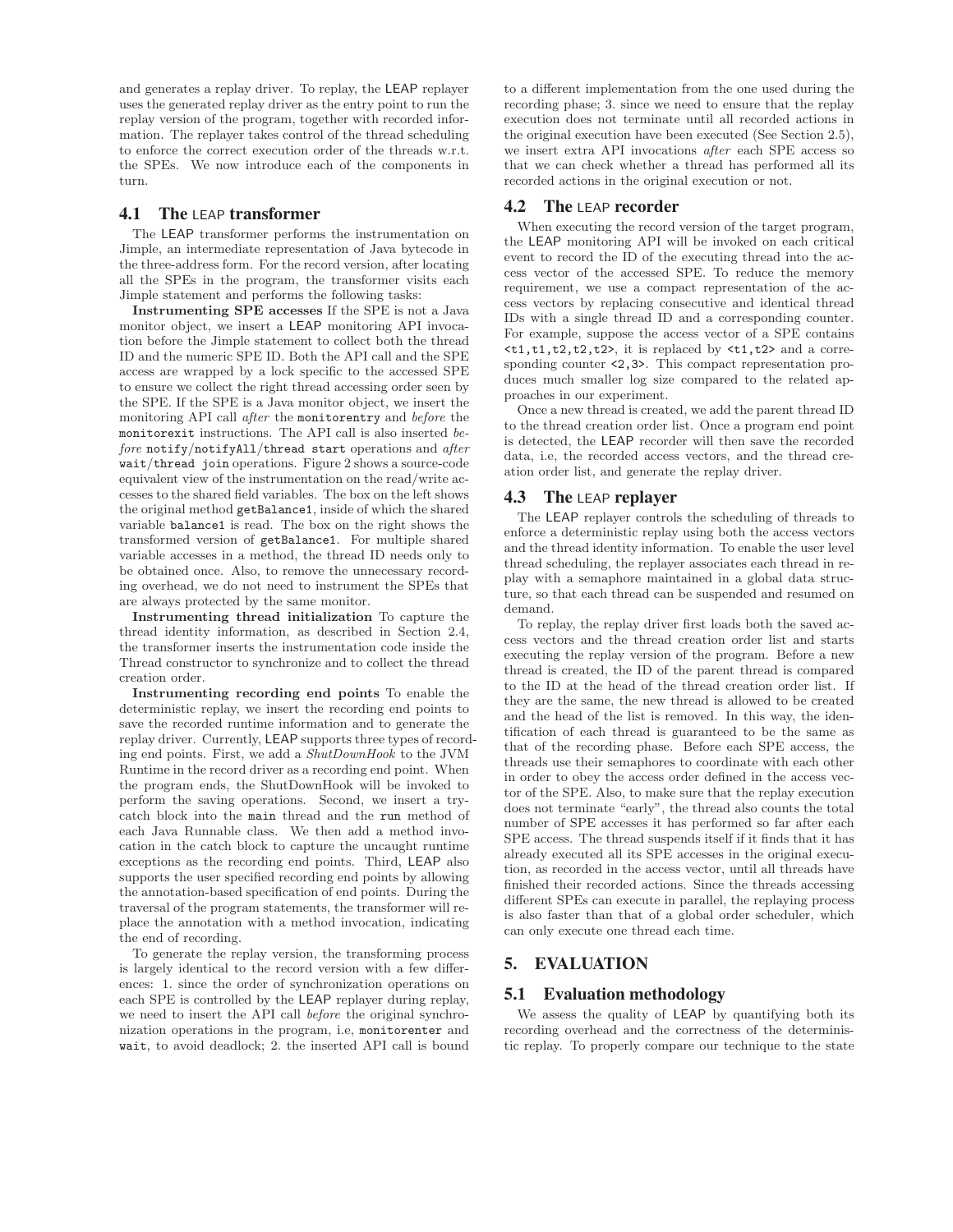of the art, we have also implemented the following techniques: the Dejavu approach based on the global clock [5], the technique presented by InstantReplay [14], and the JaRec approach based on the Lamport clock [13]. Because none of these tools are publicly available, we faithfully implemented them according to their representative publications. Since JaRec is not a deterministic replay technique, we extended its capability to tracking shared memory races, in order to make it comparable to our technique. Our implementations are publicly available<sup>4</sup>.

For the evaluation, we first design a micro-benchmark to conduct controlled experiments for quantifying various runtime characteristics of the evaluated techniques. We then use real complex Java server programs and third-party benchmarks to assess the recording overhead of LEAP in comparison to the related approaches. We use the bug reproducibility as a way to verify if our technique can faithfully and deterministically reproduce problematic concurrent runs. All experiments are conducted on two 8-core 3.00GHz Intel Xeon machines with 16GB memory and Linux version 2.6.22. We now present these experiments in detail.

**Figure 4: The runtime characteristic of LEAP and other techniques on our microbenchmark with the number of SPE ranges from 1 to 500. The microbenchmark starts 10 threads running on 8 processors.**



#### *5.1.1 Micro-benchmarking*

We have designed a micro-benchmark to quantify the runtime characteristics of LEAP and the related record and replay techniques. The benchmark consists of concurrent threads that randomly update shared variables in a loop. For each experiment, we can control the number of threads and shared variables. In our experiments, we set the number of threads ranging from 1 to 100, and the number of shared variables ranging from 1 to 1000, we then measure the time needed for all the threads to finish a fixed total number of updating operations under different settings.

Figure 4 and 5 show the runtime characteristics of LEAP and the related techniques on our micro-benchmark. In the figures, Base refers to the native execution. Global, Lam**Figure 5: The runtime characteristic of LEAP and other techniques on our microbenchmark with the number of threads ranges from 1 to 80 running on 8 processors. The number of SPE is set to 1000.**



port and *Instant* refer to the recorded execution using global clock, Lamport clock and InstantReplay respectively. Figure 4 shows that the performance of the LEAP instrumented version is close to the base version. By fixing the number of threads to 10, as the number of SPE increases from 10 to 500, LEAP is more than 10x faster than global clock, more than 5x faster than InstantReplay, and at least 2x faster than Lamport clock. Global clock is the slowest among the four techniques. The main reason is that the use of global clock requires a global synchronization on every shared variable access, which significantly affects the degree of concurrency. Figure 5 shows a similar performance trend as the number of threads increases from 10 to 80 and the number of SPEs is fixed to 1000.

#### *5.1.2 Benchmarking with third-party systems*

To perform the unbiased evaluation, we first use LEAP on two widely used complex server programs, Derby and Tomcat, with the PolePosition<sup>5</sup> database benchmark and the SPECWeb-2005<sup>6</sup> web workload benchmark. Each benchmark starts with 10 threads and we measure the time for finishing a total number of 10000 operations. We also selected a suite of third-party benchmarks, among which Avrora and Lusearch are from the dacapo-9.12-bach benchmark suite<sup>7</sup>, and MolDyn, MonteCarlo and RayTracer are from the Java Grande multi-thread benchmark suite.

Table 1 shows some of the relevant static attributes of the benchmarked programs as well as the associated runtime overhead of the evaluated record and replay techniques. We report the total number of field variable accesses in the program (Total), the total number instrumented SPE accesses (SPE), the number of SPEs (SPESize), the log size  $(KB/sec)$  of the related approaches  $(Log)$ , the log size of **LEAP** ( $LogCmp$ ), and the runtime overhead (*LEAP*,  $Lam$ port, Instant and Global). Overall, the percentage of SPE

<sup>4</sup>http://www.cse.ust.hk/prism/leap

<sup>5</sup>http://polepos.sourceforge.net

 $^6$ http://www.spec.org/web2005

<sup>7</sup>http://dacapobench.org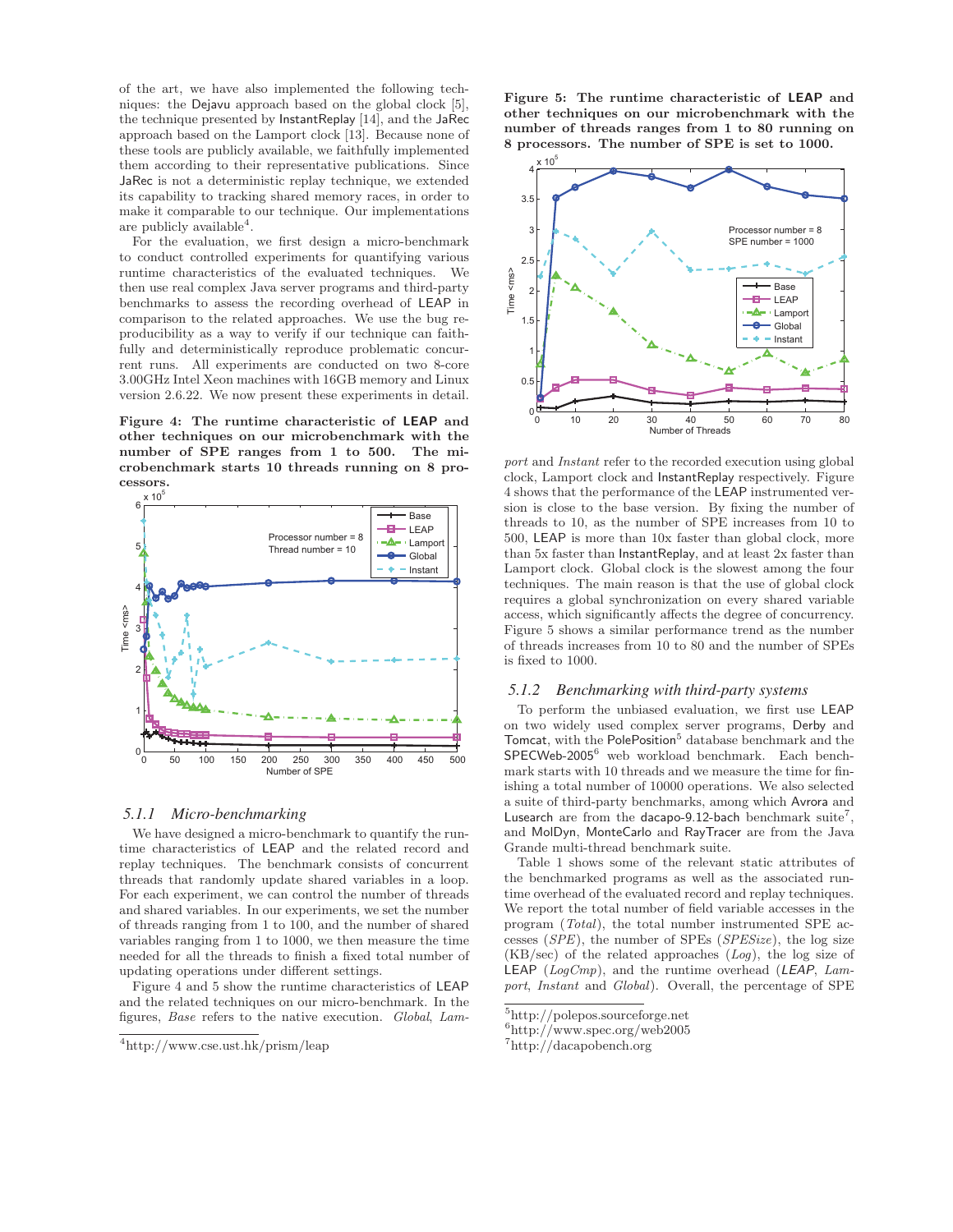| Application | $_{\mathrm{LOC}}$ | Total | <b>SPE</b>    | <b>SPESize</b> | <b>LEAP</b> | Lamport | Instant | Global  |
|-------------|-------------------|-------|---------------|----------------|-------------|---------|---------|---------|
| Avrora      | 93K               | 16003 | 1725(11%)     | 113            | 626\%       | 1697\%  | 1821\%  | 1036\%  |
| Lusearch    | 69K               | 11497 | $1140(9.9\%)$ | 75             | 74%         | 308\%   | 379%    | 227\%   |
| Derby       | 1.51M             | 48356 | 1433(3.0%)    | 264            | $9.9\%$     | 68\%    | 113\%   | 52%     |
| Tomcat      | 535K              | 23046 | $654(2.6\%)$  | 163            | $7.3\%$     | 39\%    | 44\%    | 34\%    |
| MolDyn      | 864               | 821   | 634(77%)      | 66             | 64\%        | 2776\%  | 3567\%  | 9960\%  |
| MonteCarlo  | 3128              | 427   | $104(24\%)$   | 18             | $7.5\%$     | 7.9%    | $8.6\%$ | $9.1\%$ |
| RayTracer   | 1431              | 442   | $223(50\%)$   | 19             | $18\%$      | 39%     | 43%     | $94\%$  |

**Table 1: The runtime overhead of LEAP and the state-of-the-art techniques**

accesses over the total number of field variable accesses varies from less than 3% on Derby and Tomcat to around 10% on Avrora and Lusearch. As MolDyn (77%), MonteCarlo (24%) and RayTracer (50%) are relatively small applications dedicated for multi-threaded benchmarking, the percentage of their SPE accesses is large.

**Log size** By using our compact representation of the access vectors, the log size of LEAP is much smaller than the related approaches, from 3x in MolDyn to as large as 164x in Derby. We recognize that the log size in LEAP is still considerable ranging from 51 to 37760 KB/sec. With the increasing disk capacity and disk write performance, as also observed by other researchers [24], moderate log size does not pose serious problem. For long running programs, we can reset logs through the use of checkpoints.

**Recording overhead** LEAP is the fastest on all the evaluated applications. It is even more than 150x faster than global clock on MolDyn. For Derby and Tomcat, LEAP is 5x to 10x faster than all the related approaches. The sheer runtime overhead of LEAP on Derby and Tomcat is less than 10% (9.9% and 7.3% respectively). LEAP's overhead is large on Avrora (626%), the reason is that there are several SPEs in Avrora that are frequently accessed in hot loops.

#### *5.1.3 Concurrency bug reproduction*

One of the major motivating forces for the record and replay technique is to help reproducing so-called Heisenbugs. We believe that the ability of deterministically reproducing a concurrency-related bug is a strong indicator of the replay correctness, because it requires the program state to be correctly restored for the bug to be triggered. To compare the bug reproducibility, we have also implemented JaRec for the comparison. We first compare LEAP and JaRec for their capabilities of reproducing real-world concurrency bugs happened in complex server systems as well as a number of benchmark bugs widely used in concurrency testing. To proper quantify the bug reproducibility, we have also designed a bug injection technique that injects atomic set violations into our micro-benchmark. We then assess how many of the violations can be deterministically replayed by LEAP and JaRec.

#### *Random bug injection*

Our bug injection technique is based on the problematic thread interleaving patterns presented in [29]. We introduce 10 dummy shared variables into the program and divide them into 5 groups, each group representing an atomic set as defined in [29]. During the recording phase, on each critical event, the thread also randomly performs a write or read access on one of the introduced variables. We use the same random seed for each thread across record and replay.

After each random access, if one of the problematic thread interleaving patterns occurs, the program stops and the replay data are exported. Given the same program input, a deterministic replay technique should be able to recreate the occurred bug pattern.

To compare the concurrency bug reproducibility between LEAP and JaRec, we use 100 different random seeds to inject 100 concurrency bugs into our micro-benchmark. For each run, we initialize 10 threads in the program. LEAP is able to deterministically reproduce 100% of these bugs, while JaRec cannot deterministically reproduce any of them. The reason is that JaRec does not record shared memory races, while all these bug patterns are generated on shared memory accesses.

**Table 2: Summary of the evaluated real bugs**

| Bug Id                  | <b>Version</b> | <b>LOC</b> | <b>Exception Type</b>  |  |
|-------------------------|----------------|------------|------------------------|--|
| Derby230                | $Derby-10.1$   | 1.34M      | DuplicateDescriptor    |  |
| Derbv1573               | $Derby-10.2$   | 1.52M      | NullPointerException   |  |
| Derby2861               | $Derby-10.3$   | 1.51M      | NullPointerException   |  |
| Derby3260               | $Derby-10.2$   | 1.52M      | SQLException           |  |
| Tomcat <sub>728</sub>   | $Tomcat-3.2$   | 150K       | NullPointerException   |  |
| Tomcat4036              | Tomcat-3.3     | 184K       | NumberFormatException  |  |
| Tomcat27315             | Tomcat-4.1     | 361K       | ConcurrentModification |  |
| Tomcat <sub>37458</sub> | $Tomcat-5.5$   | 535K       | NullPointerException   |  |

**Table 3: Summary of the evaluated benchmark bugs**

| <b>Bug Name</b>     | LOC | <b>Bug Description</b>         |  |  |
|---------------------|-----|--------------------------------|--|--|
| <b>BubbleSort</b>   | 362 | Not-atomic, Orphaned-Thread    |  |  |
| AllocationVector    | 286 | Weak-reality, two stage access |  |  |
| AirlineTickets      | 95  | Not-atomic interleaving        |  |  |
| PingPong            | 272 | Not-atomic                     |  |  |
| <b>BufferWriter</b> | 255 | Wrong or no-Lock               |  |  |
| RandomNumbers       | 359 | Blocking-Critical-Section      |  |  |
| Loader              | 130 | Initialization-Sleep Pattern   |  |  |
| Account             | 155 | Wrong or no-Lock               |  |  |
| LinkedList          | 416 | Not-atomic                     |  |  |
| BoundedBuffer       | 536 | Notify instead of notifyAll    |  |  |
| MergeSort           | 375 | Not-atomic                     |  |  |
| Critical            | 73  | Not-atomic                     |  |  |
| Deadlock            | 135 | Deadlock                       |  |  |
| DeadlockException   | 255 | Deadlock                       |  |  |
| FileWriter          | 311 | Not-atomic                     |  |  |
| Manager             | 236 | Not-atomic                     |  |  |

#### *Real and benchmark concurrency bugs*

Table 2 and 3 show the description of the real concurrency bugs and the benchmark bugs used in our experiments. All the 8 real bugs in Table 2 are extracted from the Derby and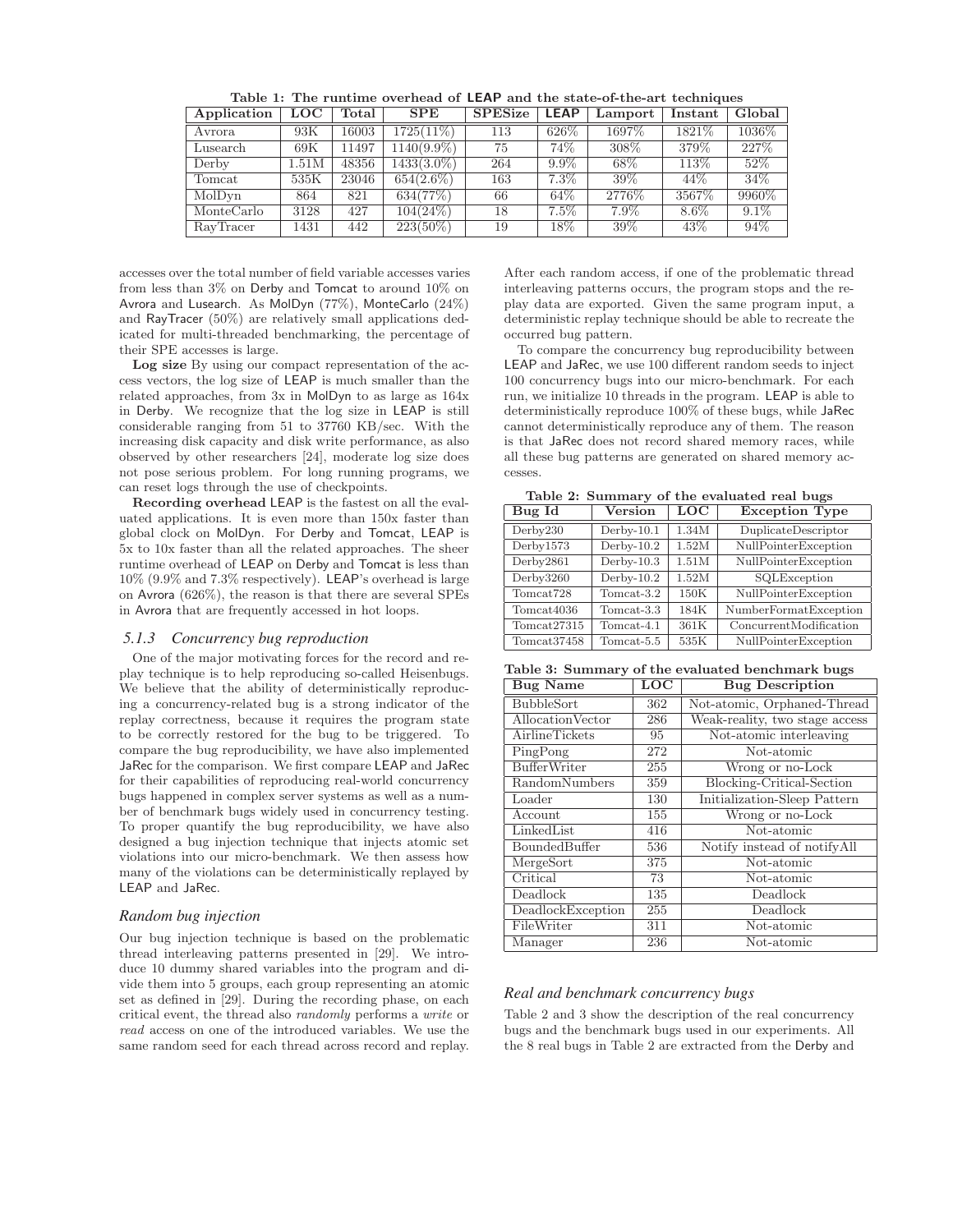Tomcat bug repositories $8$  that were reported by users. The 16 benchmark bugs in Table 3 are from the IBM ConTest benchmark suite [8], which cover the major types of concurrency bugs, including data races, atomicity violation, order violation, and deadlocks. We also run both JaRec and LEAP on these buggy programs to compare the bug reproducibility between them.

For the 8 real world concurrency bugs, LEAP is able to deterministically reproduce 7 of them (88%), except the bug tomcat4036, and JaRec reproduced none of them. For the 16 benchmark bugs, LEAP can reproduce 13 of them (81%), except BufferWriter, Loader, and DeadlockException, while JaRec can only reproduce one of them (Deadlock). The reason for LEAP to miss tomcat4036 is that the bug is triggered by races of the internal data of the underlying JDK library java.text.DateFormat, which LEAP does not instrument. And because all these real bugs are related to shared memory races, JaRec are not able to reproduce any of them. For the three benchmark cases LEAP cannot reproduce, two of them are related to random numbers and the other one makes LEAP OutOfMemory because too many threads (>5000) are involved in loops.

#### 5.2 Discussion

The evaluation results have clearly demonstrated the superior runtime performance of LEAP as well as its much higher concurrency bug reproducibility, compared to existing approaches. Through our experiments with real world large multi-threaded applications, we observed several limitations of LEAP that we plan to address in our future work:

**Input nondeterminism** As LEAP only captures the nondeterminism brought by thread inter-leavings, it may not reproduce executions containing input nondeterminism, e.g., programs with nondeterministic I/O. The two benchmark bugs that LEAP cannot reproduce both contain random number generators that use the current system time as the random seed. Since it is not likely to keep the random numbers the same across record and replay without saving them, LEAP may not reproduce executions that contain such random issues. A way to overcome these issues is to save the program states of some key nondeterministic events, e.g., the value of random seeds. We set this as our future work.

**JDK library** LEAP does not record shared variable accesses in the underlying JDK library. If an execution contains races of the internal data of these APIs, LEAP might not be able to reproduce it. The bug tomcat4036 is an example of this limitation. In fact, we can also instrument the underlying Java Runtime, but as the JDK library is used frequently, it would incur large runtime overhead. An implementation of LEAP on the JVM should relieve this issue as the JVM environment enables efficiently tracing the internal data of the JDK library. We also set this as our future work.

**Long running programs** LEAP currently has to replay from the beginning of the program execution. For long running programs, it might not be convenient to replay the whole program execution concerning the long replay time and the large log size. We plan to extend LEAP to use a lightweight checkpoint scheme that only replays the program from the last checkpoint to the recording end point.

## 6. RELATED WORK

As the deterministic replay of concurrent programs is of such significant importance, there have been enumerable research efforts on this topic. In this section we briefly review some of the other key software-only related work.

**Record/replay** PRES [24] and ODR [1] are two recent projects that use record/replay for the reproduction of concurrency bugs. PRES proposes a novel technique that uses a feedback replayer to explore thread interleaving space, which reduces the recording overhead at the price of more replay attempts. ODR proposes a new concept, outputdeterministic replay, that focuses on replaying the same program output, and uses a similar idea as PRES that depends on offline inference to help recording less online. SMP-ReVirt [7] makes use of hardware page protection to detect shared memory accesses, aiming at replaying multi-processor virtual machines, but its overhead can increase upto 10x on multi-processors. To avoid the overhead of recording memory races, RecPlay [25] and Kendo [23] provide deterministic multi-threading of concurrent programs that perfectly synchronized using locks. Unfortunately, most real world concurrent applications may contain benign or harmful data races, making these approaches unattractive. Though Rec-Play and Kendo both use a data race detector during replay to ensure the deterministic replay up until the first race, they suffer from the limitation that they cannot replay past the data race. For instance, while debugging using a replayer, a programmer might want to understand the after effects of a benign data race, which is not possible with RecPlay and Kendo.

**Deterministic by default** There are also approaches to the nondeterminism in concurrency by making concurrent programs deterministic by default. In this direction, there have been language design approaches [3, 2] as well as hardware ones [6, 31]. For example, languages such as DPJ [3] guarantee deterministic semantics by providing a type and effect system to perform compile-time type checking. The problem with language level approaches is that they often require nontrivial programmer annotations or have a limited class of concurrency semantics. Hardware approaches such as DMP [6] make inter-thread communication fully deterministic by imposing a deterministic commit order among processors. PSet [31] eliminates untested thread inter-leavings by enforcing the runtime to follow a tested interleaving via processor support. Because hardware approaches rely on non-standard hardware support, they are limited to proprietary platforms. Though DMP [6] also proposes a software-only algorithm, its overhead is more than 10x.

**Code analysis tools** Another line of approaches is to use code analysis tools [15] or model checkers [18] to try to eliminate concurrency bugs offline. Code analysis tools suffer from inaccuracies and false positives. Model checkers statically explore all thread schedules, which is hard to scale to large programs. Though CHESS [18] employs a contextbounded way to reduce the search space, it may miss most of the concurrency bugs in theory. RaceFuzzer [28] is another representative technique that given a potential race pair it controls a race directed random thread scheduler to actively create real races. As RaceFuzzer has only partial information of the races, it suffers from the limitation of nondeterminism.

<sup>8</sup>https://issues.apache.org